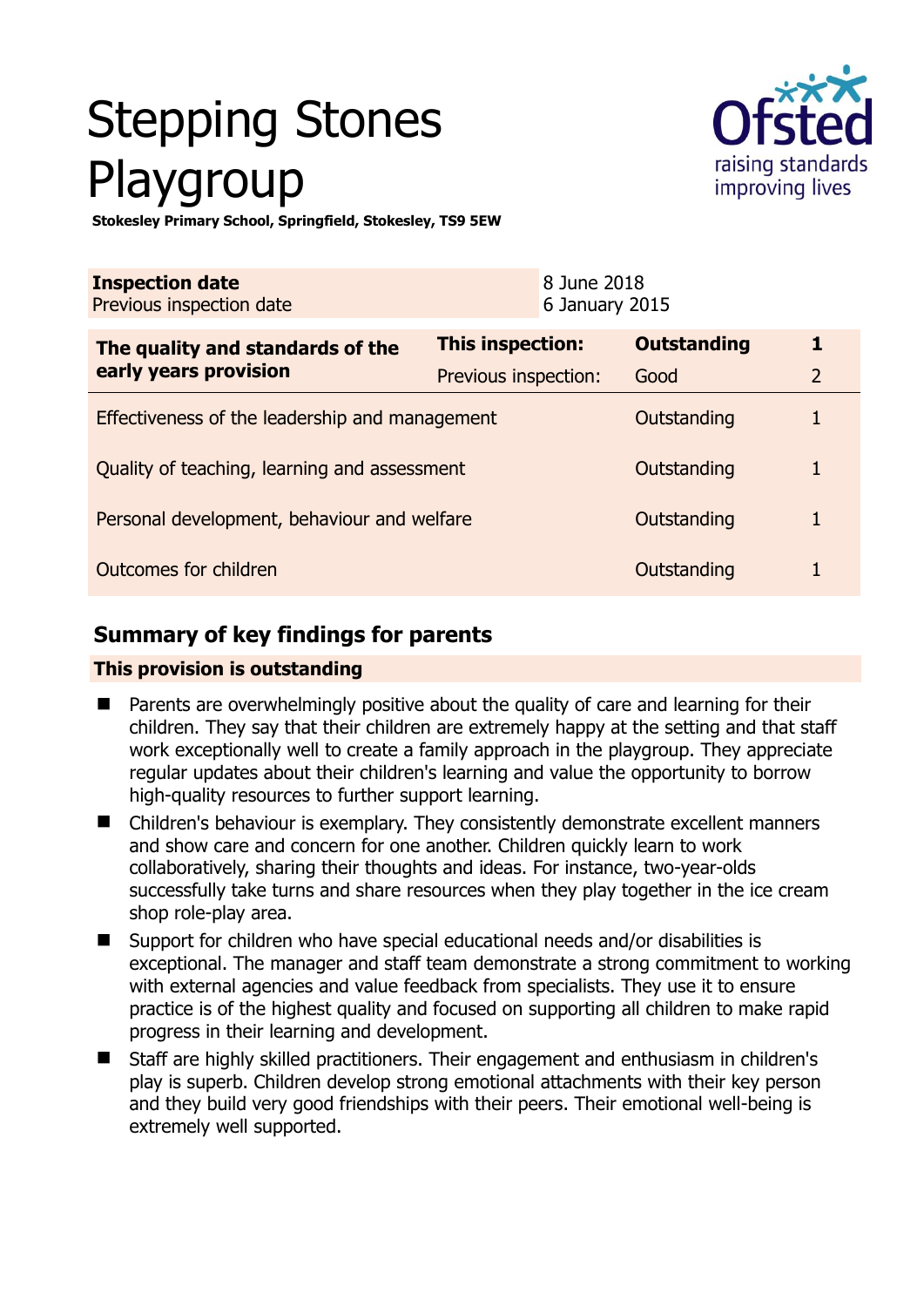# **What the setting needs to do to improve further**

#### **To further improve the quality of the early years provision the provider should:**

■ continue to review and explore opportunities to evaluate the service provided and sustain excellence in teaching and learning.

#### **Inspection activities**

- The inspector observed the quality of teaching during activities indoors and outdoors and assessed the impact this has on children's learning.
- The inspector spoke with staff and children during the inspection.
- $\blacksquare$  The inspector completed a joint observation with the playgroup manager.
- The inspector held a meeting with the playgroup manager and deputy manager. She looked at relevant documentation and evidence of the suitability of staff working in the playgroup.
- The inspector spoke to a number of parents during the inspection and took account of their views.

#### **Inspector**

Amy Keith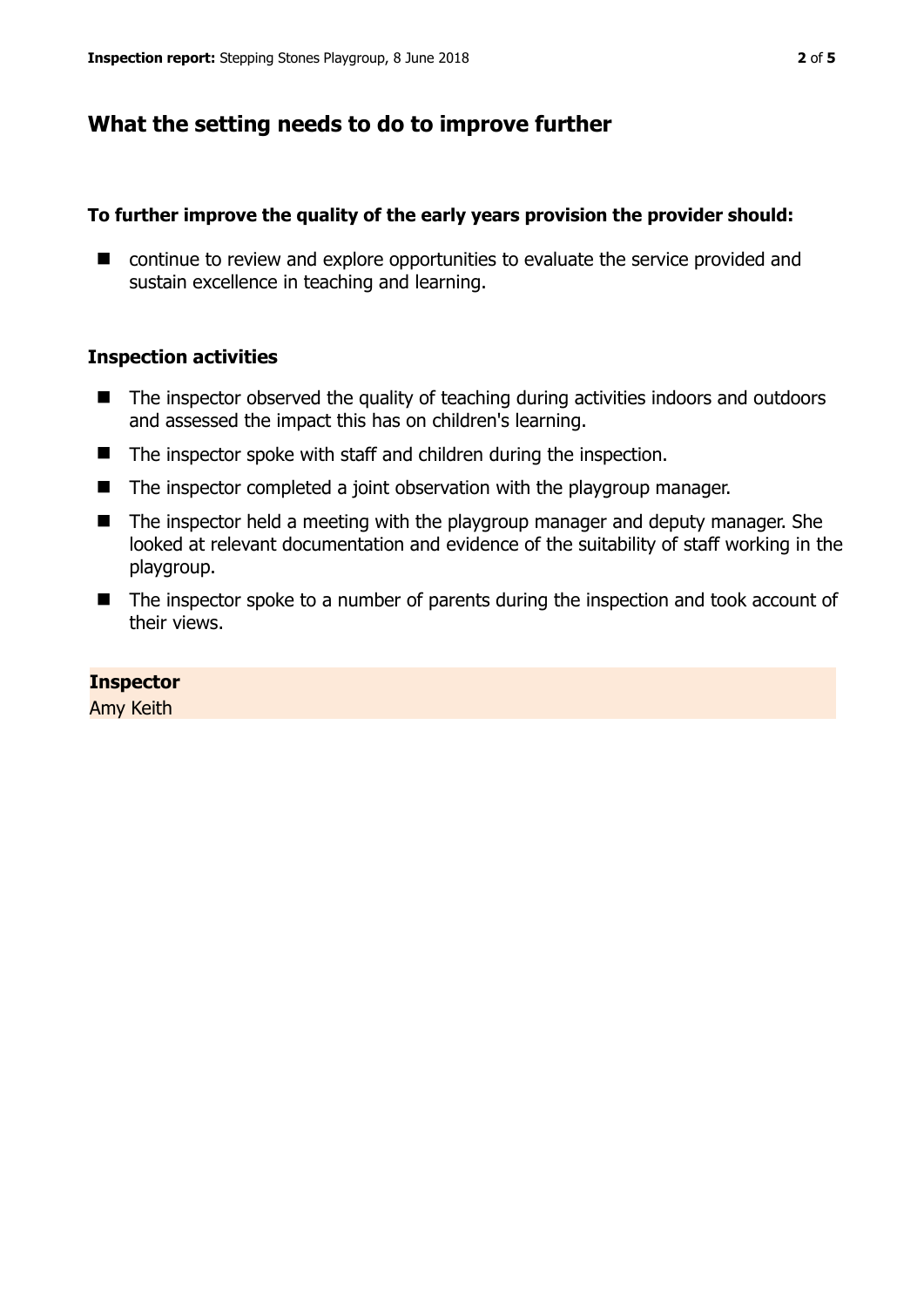# **Inspection findings**

## **Effectiveness of the leadership and management is outstanding**

Safeguarding is effective. Managers follow highly robust recruitment and induction procedures. Staff know precisely what is required if they have any concerns about a child's welfare. They have completed appropriate training to ensure their safeguarding knowledge is current. Excellent training opportunities for staff and regular supervision meetings are highly effective in monitoring staff practice and well-being. The manager recognises the need to continue to refine evaluations of the setting to ensure excellent standards are maintained in the future. Partnerships with schools are extremely robust. Successful transition arrangements support children extremely well to move on to school.

## **Quality of teaching, learning and assessment is outstanding**

Staff are qualified and extremely experienced practitioners. They track children's progress meticulously and quickly identify any gaps in their learning. They use precise observations and assessments of children to plan fun and challenging experiences. Activities are targeted extremely well at supporting children to build on their skills and abilities. Staff expertly interact with children, ask excellent questions to extend learning and skilfully follow children's individual interests. For instance, during a mask making activity, staff promote children's problem-solving skills. They teach basic skills, such as using scissors and tape highly effectively, and promote children's independence throughout.

### **Personal development, behaviour and welfare are outstanding**

Staff ensure that children get the best start possible. They work closely with parents to establish children's starting points. This results in individual needs being identified immediately and precise plans are put in place. During group times children show a strong understanding of the excellent routines that are in place. They listen carefully and respond very positively to high expectations. The outdoor area is extremely well developed. Children are curious and eager to play and explore. They are delighted as they play in the mud kitchen area and learn to follow recipes. Children's physical skills are exceptionally well supported. Staff encourage the youngest children particularly well to persevere, so they rapidly gain confidence as they learn to climb up the slide.

### **Outcomes for children are outstanding**

Children are extremely confident, self-assured and highly motivated to learn. They make individual choices in their play and continually extend their own learning. All children, including those who have special educational needs and/or disabilities, make excellent progress from their starting points. They are extremely well prepared for the next stage in their learning and their eventual move to school. Older children have gained a secure understanding of letters and the sounds they make. This helps to ensure they begin school with the skills that support them in becoming fluent readers.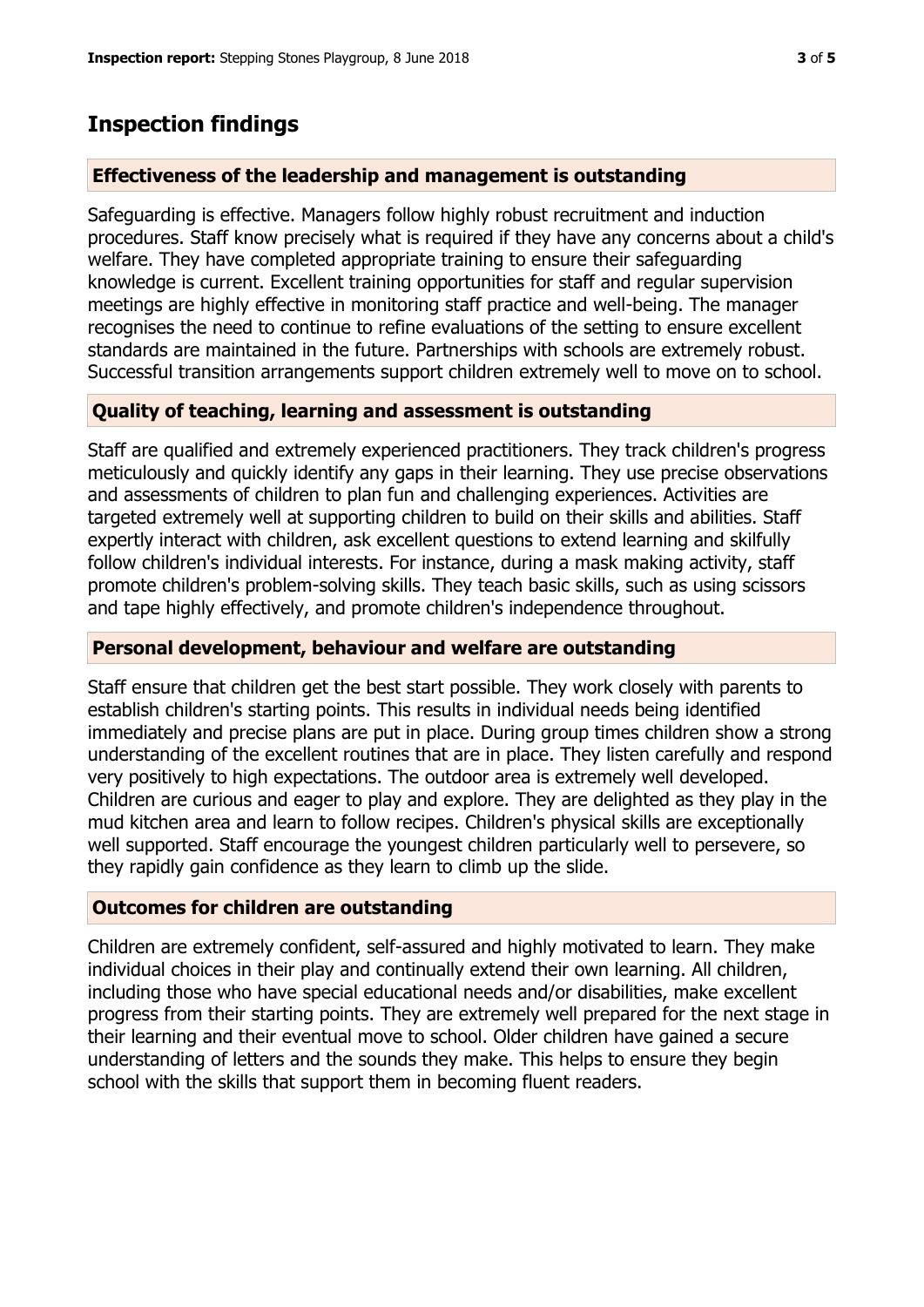# **Setting details**

| Unique reference number                             | 400332                                          |  |
|-----------------------------------------------------|-------------------------------------------------|--|
| <b>Local authority</b>                              | North Yorkshire                                 |  |
| <b>Inspection number</b>                            | 1090979                                         |  |
| <b>Type of provision</b>                            | Sessional provision                             |  |
| Day care type                                       | Childcare - Non-Domestic                        |  |
| <b>Registers</b>                                    | Early Years Register                            |  |
| Age range of children                               | $2 - 4$                                         |  |
| <b>Total number of places</b>                       | 24                                              |  |
| Number of children on roll                          | 22                                              |  |
| <b>Name of registered person</b>                    | Stepping Stones Playgroup (Stokesley) Committee |  |
| <b>Registered person unique</b><br>reference number | RP907841                                        |  |
| Date of previous inspection                         | 6 January 2015                                  |  |
| <b>Telephone number</b>                             | 07950 502 647                                   |  |

Stepping Stones Playgroup registered in 1992. The playgroup employs 5 members of childcare staff. Of these, 4 hold appropriate early years qualifications at level 3 or above. The playgroup opens from Monday to Friday during term time only. Sessions are from 8.50am until 11.50am. The playgroup provides funded early education for two-, threeand four-year-old children.

This inspection was carried out by Ofsted under sections 49 and 50 of the Childcare Act 2006 on the quality and standards of provision that is registered on the Early Years Register. The registered person must ensure that this provision complies with the statutory framework for children's learning, development and care, known as the early years foundation stage.

Any complaints about the inspection or the report should be made following the procedures set out in the guidance 'Complaints procedure: raising concerns and making complaints about Ofsted', which is available from Ofsted's website: www.gov.uk/government/organisations/ofsted. If you would like Ofsted to send you a copy of the guidance, please telephone 0300 123 4234, or email enquiries@ofsted.gov.uk.